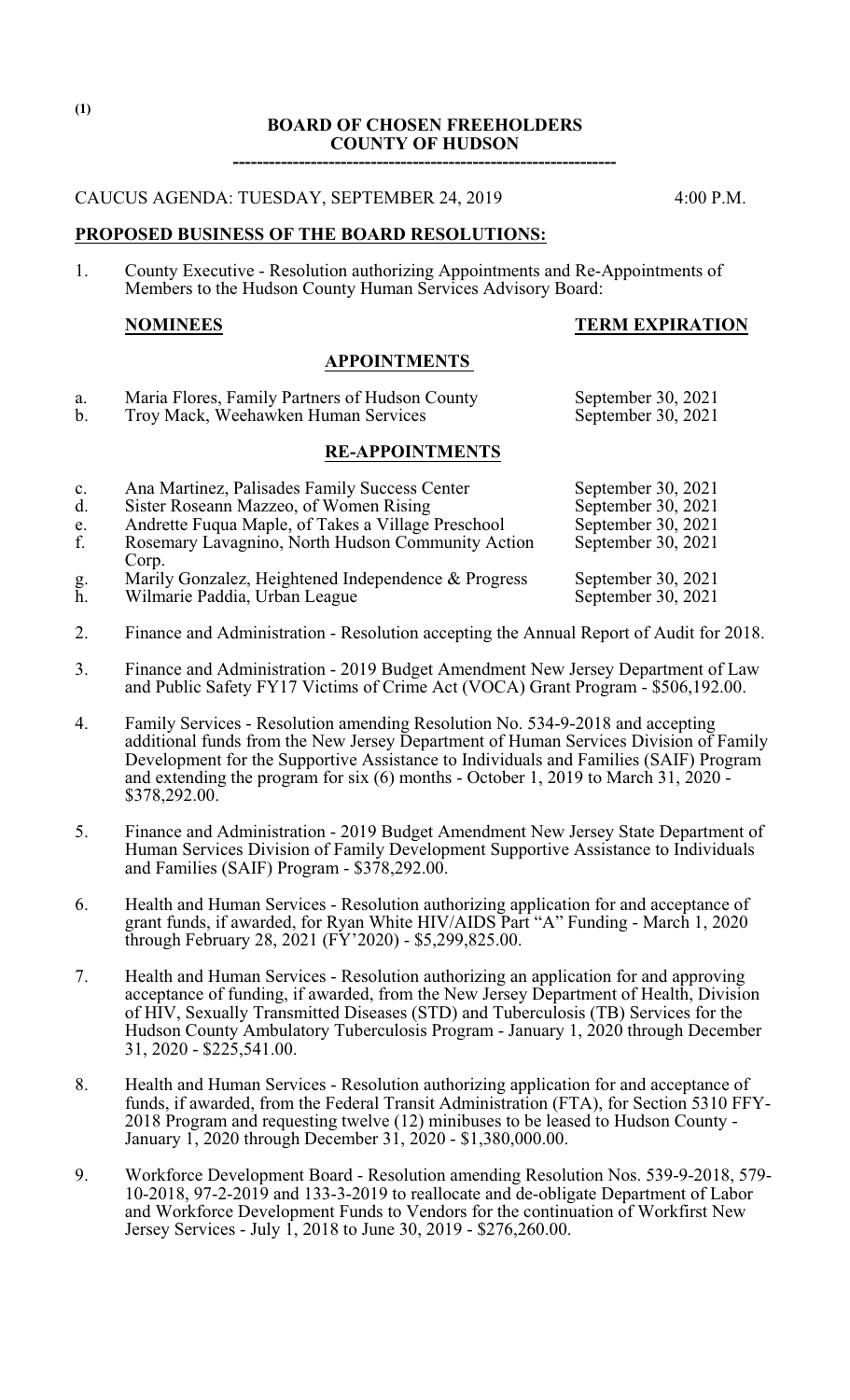- 10. Health and Human Services Resolution authorizing contracts with Ryan White Professional Services Providers under the Building Capacity for HIV Elimination in Ryan White HIV/AIDS Program Part A Jurisdictions Grant Program - July 1, 2019 through June 30, 2020 -  $$50,000.00$ .
- 11. Health and Human Services Resolution awarding a Non-Fair and Open Contract to Holmwood Data Consulting for Data Coordination, Technical Assistance and Training Services under the HRSA Ryan White Building Capacity for HIV Elimination Grant Program - July 1, 2019 through June 30, 2020 - \$20,800.00.
- 12. Health and Human Services Resolution authorizing a Non-Fair and Open Contract with Jeff Murray's Programming Shop, Inc. (JPROG) for Ryan White Careware Data System Improvements and Hosting Services under the HRSA Building Capacity for HIV Elimination Grant Program - July 1, 2019 through June 30, 2020 - \$29,200.00.
- 13. Corrections Resolution awarding a Professional Services Contract Non-Fair and Open with Integrity House, Inc. to provide a Residential Substance Abuse Treatment Program for eighty (80) inmates not differentiated by gender at the Hudson County Correctional and Rehabilitation Center - October 1, 2019 to September 30, 2020 - (\$1,160,000.00 - not to exceed).
- 14. Correctional Center and Rehabilitation Center Resolution authorizing payment to Fowler Equipment Co., Inc. for the purchase of two (2) washing machines and one (1) dryer for the Hudson County Correctional and Rehabilitation Center - \$35,370.00.
- 15. Roads and Public Property Resolution authorizing Professional Services Contract with Aqua Pro Tech Inc., for mandatory NJDEP Water Testing and Monitoring at the Meadowview Sewage Treatment Plant - \$10,700.00.
- 16. Purchasing Approve Purchasing Agent's award, purchases made under State Contracts:

|               | <b>VENDOR</b>                                          | <b>COMMODITY</b>                                              | <b>AMOUNT</b> | DEPT.                                       |
|---------------|--------------------------------------------------------|---------------------------------------------------------------|---------------|---------------------------------------------|
| a.            | Atlantic Uniform Co.<br>Belleville, N.J.               | Purchase (35)<br>Concealable Spike/<br><b>Ballistic Vests</b> | \$27,652.45   | Correctional<br>Center                      |
| $\mathbf b$ . | <b>East River Energy</b><br>Guildford, CT              | Gasoline<br>$(87$ Octane)                                     | \$75,000.00   | Various                                     |
| c.            | Cliffside Body<br>Fairview, N.J.                       | Maintenance Repairs<br>for Trucks                             | \$8,000.00    | Roads &<br>Public<br>Property               |
| d.            | <b>**Custom Bandage</b><br>Harrison, N.J.              | <b>Automobile Tires</b>                                       | \$5,000.00    | Roads &<br><b>Public</b><br><b>Property</b> |
| e.            | General Sales Admin.<br>Kenvil, N.J.                   | Purchase Equipment<br>for (4) 2020 Unmarked<br>Police SUV's   | \$24,192.56   | Sheriff's<br>Office                         |
| f.            | Gold Type Business<br>Machine<br>East Rutherford, N.J. | License Renewal for<br>E-Ticketing Software                   | \$35,500.00   | Sheriff's<br>Office                         |
| g.            | <b>**Jewel Electric Supply</b><br>Jersey City, N.J.    | <b>Electrical Equipment</b><br>and Supplies                   | \$30,000.00   | <b>Various</b>                              |
| h.            | Konica Minolta<br>Ramsey, N.J.                         | Copier Maintenance,<br>Repairs, Parts & Supplies              | \$30,000.00   | Various                                     |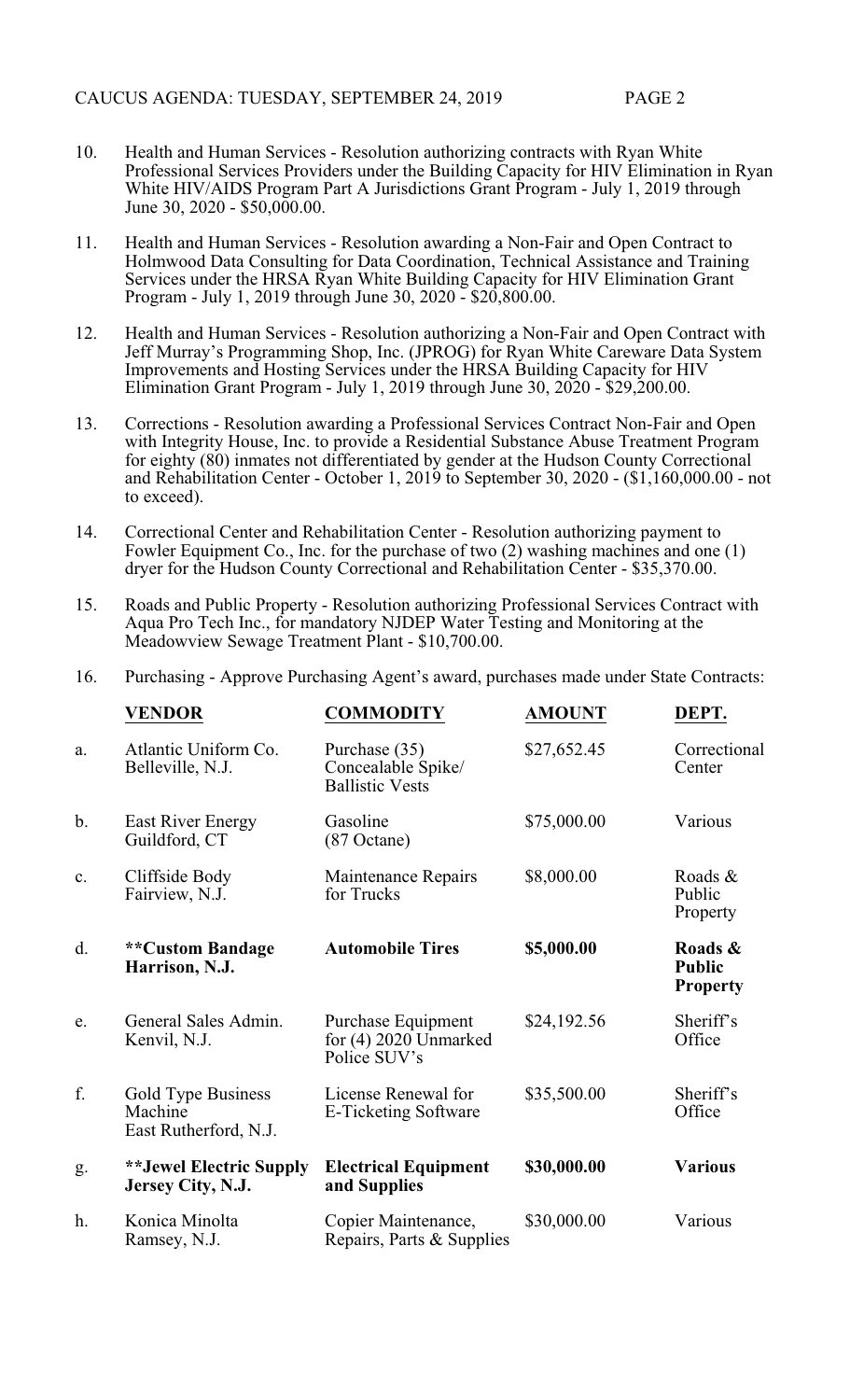| $\mathbf{i}$ . | Kyocera/Duplitron Inc.<br>Roselle, N.J.                        | Copier Maintenance,<br>Repairs, Parts & Supplies                                                                                                                                                                                                                     | \$30,000.00    | Various                                     |
|----------------|----------------------------------------------------------------|----------------------------------------------------------------------------------------------------------------------------------------------------------------------------------------------------------------------------------------------------------------------|----------------|---------------------------------------------|
| j.             | ** M&G Auto Parts, Inc. Automobile Parts<br>North Bergen, N.J. | (\$30,000.00)                                                                                                                                                                                                                                                        | \$55,000.00    | Roads &<br><b>Public</b><br><b>Property</b> |
|                |                                                                | <b>Automobile Parts</b><br>(25,000.00)                                                                                                                                                                                                                               |                | <b>Parks</b>                                |
| k.             | Ocean Computer<br>Matawan, N.J.                                | <b>Battery Replacement for</b><br>the Modular UPS<br><b>Revitalization Service</b><br>At the Annex Building                                                                                                                                                          | \$20,023.19    | Roads &<br>Public<br>Property               |
| 1.             | *SHI International<br>Somerset, N.J.                           | <b>Purchase Annual</b><br>\$1,191,902.49<br><b>Maintenance Services</b><br>for "Electronic Medical Records"<br><b>System (Correctional</b><br>Center \$70,860.91)<br><b>Program System for the</b><br><b>Aged, Blind and Disabled</b><br>(ABD) (Welfare \$75,557.58) |                | Correctional<br><b>Center</b>               |
|                |                                                                |                                                                                                                                                                                                                                                                      |                | Family<br><b>Services</b>                   |
|                |                                                                | (OMSe) Software and<br><b>Hardware for the Jail</b><br><b>Management System</b><br>(Correctional Center<br>\$1,045,484.00)                                                                                                                                           |                | Correctional<br><b>Center</b>               |
| m.             | **WB Mason<br>Secaucus, N.J.                                   | <b>Office Supplies</b>                                                                                                                                                                                                                                               | \$30,000.00    | <b>Various</b>                              |
| n.             | Xerox Corp.<br>Lewisville, TX                                  | Copier Maintenance,<br>Repairs, Parts & Supplies                                                                                                                                                                                                                     | \$100,000.00   | Various                                     |
|                |                                                                | <b>TOTAL</b>                                                                                                                                                                                                                                                         | \$1,662,270.69 |                                             |

### **\*Denotes: WBE**

# **\*\*Denotes: Hudson County Vendor**

17. Purchasing - Purchasing - Purchases made under Bergen County Cooperative Pricing System:

|    | <b>VENDOR</b>                        | <b>COMMODITY</b>                                                                  | <b>AMOUNT</b> | DEPT                                 |
|----|--------------------------------------|-----------------------------------------------------------------------------------|---------------|--------------------------------------|
| a. | *SHI International<br>Somerset, N.J. | <b>Purchase Hardware</b><br>and Software for the<br><b>Jail Management System</b> | \$170,885.32  | <b>Correctional</b><br><b>Center</b> |

**TOTAL \$170,885.32**

### **\*Denotes: WBE**

18. Purchasing - Purchases made under the Educational Services Commission of New Jersey Pricing System, formally known as "The Middlesex Regional Educational Services Commission":

|    | <b>VENDOR</b>                      | <b>COMMODITY</b>                                                      | <b>AMOUNT</b> | <b>DEPT</b>  |
|----|------------------------------------|-----------------------------------------------------------------------|---------------|--------------|
| a. | *Murray Paving<br>Hackensack, N.J. | <b>Install New Benches</b><br>at Lincoln Park<br><b>West Dog Park</b> | \$37,260.96   | <b>Parks</b> |
|    |                                    | <b>TOTAL</b>                                                          | \$37,260.96   |              |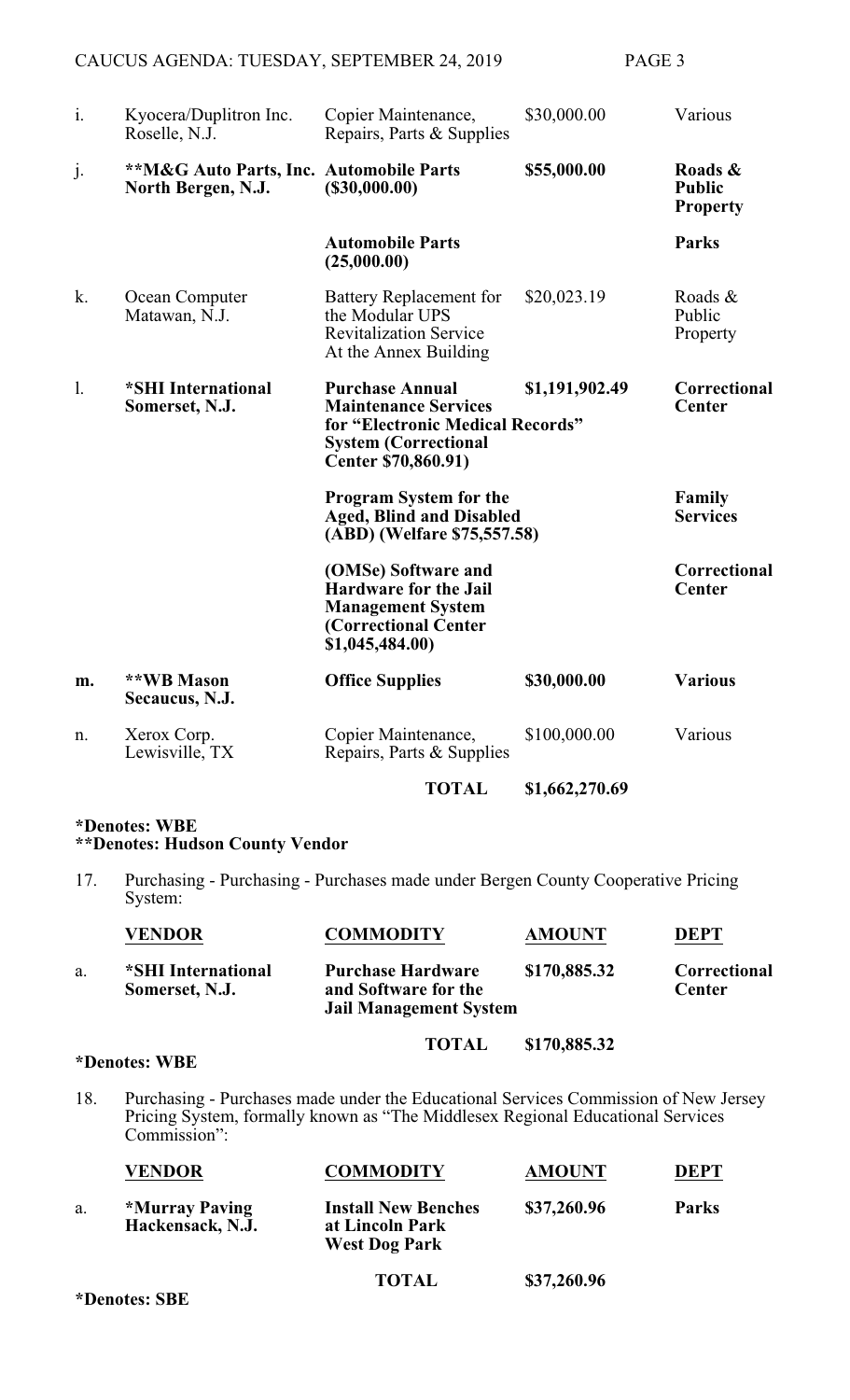### CAUCUS AGENDA: TUESDAY, SEPTEMBER 24, 2019 PAGE 4

- 19. Purchasing Approve Purchasing Agent's Awards:
- a. HVAC Units and Systems Maintenance, Repair and Capital Improvements Roads and Public Property - three (3) replies - two (2) year period - Air Systems Maintenance, Inc. 1 st Year: Cost Per Hour - Regular Time \$120.00

| $\cos t$ i $\sin \theta$ - $\cos \theta$ into | Overtime                                 | 9140.00<br>\$140.00  |
|-----------------------------------------------|------------------------------------------|----------------------|
| 2 <sup>nd</sup> Year:                         | Cost Per Hour - Regular Time<br>Overtime | \$125.00<br>\$140.00 |

Contract shall not exceed \$1,952,000.00

- b. To purchase (1) 2020 Ford Explorer XLT 4WD with Navigation (or equivalent) one (1) reply - Beyer Ford - contract shall not exceed \$40,955.00.
- 20. Purchasing Approve Purchasing Agent Award, Construction Contracts:
- a. Restoration of interior Decoration Marble and Painted Finishes at William J. Brennan Courthouse, 583 Newark Avenue, Jersey City, New Jersey, HCE #3098 BR - Engineering - one (1) reply - SMBA Construction, LLC - Contract shall not exceed \$2,200,000.00.
- b. On-Call Contract for Traffic Signals, Foundations, Conduits and Associated Work Engineering - two (2) replies - Orchard Holding, LLC - Contract shall not Exceed  $$1\bar{5}1,006.40.$
- 21. Roads and Public Property Resolution qualifying Professional Consulting Firms for the provision of "On-Call" Historical Architectural Engineering Services to the Hudson County Engineer's Office.
- 22. Roads and Public Property Resolution awarding a Professional Services Contract Fair and Open Remington & Vernick Engineers Professional Engineering Services, Design and Construction Inspection of the "Intersection Improvements, Package Y" various locations throughout Hudson County - \$149,500.00.
- 23. Law Resolution approving an agreement with Saint Peter's University regarding the placement of intern student Nur Mutraji with the Law Department.
- 24. Law Resolution amending Resolution No. 783-12-2016 to authorize a Second Addendum to the Purchase Agreement for the acquisition of 596-598 Newark Avenue; 600-602 Newark Avenue and 604 Newark Avenue a/k/a 11 Oakland Avenue (Block 8102 - Lots 14, 15, 16, 17) Jersey City, New Jersey with 600 Newark Avenue Corporation to include a Use and Occupancy Agreement.
- 25. Board of Freeholders Resolution to change the date of the scheduled Regular Meeting of October 24, 2019 of the Hudson County Board of Chosen Freeholders.
- 26. Board of Freeholders Resolution authorizing contribution to United Charitable for Jersey City Fashion Week - \$250.00.

### **The following Ordinances will be considered for introduction:**

- I-1. Roads and Public Property An Ordinance Amending Chapter 200, Article 16 of the Administrative Code providing for the installation of "No Turn on Red" Signs at the intersection of J. F. Kennedy Boulevard at Glenwood Avenue in the City of Jersey City, a County owned Roadway.
- I-2. Roads and Public Property Ordinance rescinding Ordinance No. 149-3-2017 and Amending Chapter 200, Article 8.11 of the Administrative Code to eliminate a Reserved Handicap Parking Space at 2600 John F. Kennedy Boulevard in the City of Jersey City for Carl A. Botti.